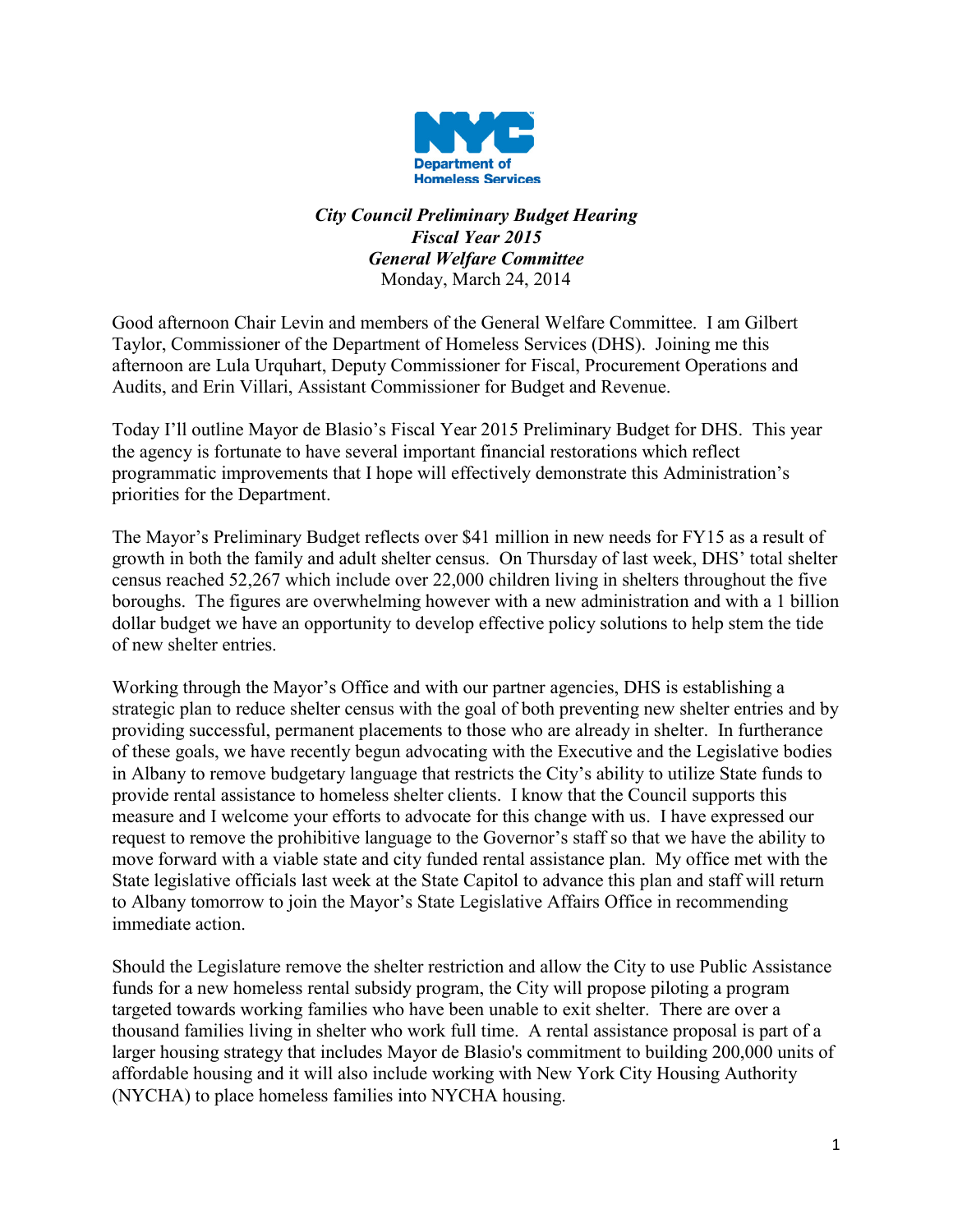#### **Expanding Prevention Services**

This Administration, like the Council, also believes that preventing homelessness is a pivotal part of any strategy to address homelessness. We know that prevention works and we are committed to making it bigger, better and stronger. For starters, we are developing a strategy to increase the Homebase presence in high need communities in all five boroughs. Part of that plan will include more anti-eviction legal services and work with our colleagues in other city agencies to better coordinate these services. We also plan to launch a new public awareness campaign to continue to spread the word about prevention services. And, we will continue to add new sophisticated tools to outreach to families who are on the brink of homelessness before they come to shelter.

The Agency also recognizes how important it is to provide a range of aftercare services to families transitioning from shelter to the community. These services need to be tailored to individual family needs. For example, some families may need support furnishing their new home, enrolling their children in school, linking with community resources when they first move out of shelter. On an ongoing basis, they may need help finding a new job or negotiating a dispute with their landlord. Other families may need more intensive services that begin while they are still in shelter and continue for a period of time when they exit. DHS is prepared to work with our city partners to make sure that the appropriate aftercare services are available to all families exiting shelter on a rental assistance program.

DHS believes in bringing prevention services to families when and where they need it the most. We are pleased to partner with Fern Fisher, the Deputy Chief Administrative Judge for New York City Courts, on a new pilot program in Brooklyn Housing Court to help unrepresented tenants by providing one-on-one assistance by experienced court navigators. We will continue to work with all of our partners to test new and innovative approaches to this very important work.

## **Shelter Exit Transitional Jobs Program**

The Shelter Exit Transitional (SET) jobs program, which was created and run in conjunction with HRA, subsidizes private sector jobs for shelter clients with the goal of helping them achieve and maintain independence.

The program combines job readiness services, job placement, and aftercare services and has achieved promising results thus far. We are in the process of analyzing data collected during our pilot period, conducted from May 2013 to December 2013, and the early results are promising. The program had a job placement rate over 50 percent and more than 90 percent of program recipients who were placed into jobs have exited shelter and not returned. In addition, 98 percent of SET clients placed into jobs who completed their subsidy period became permanent employees with the same employer. We are excited to continue this program and to offer job ready single adults this opportunity.

#### **Improving Shelter Conditions**

We have also begun to assess the shelter environment where clients reside. When I met with this Committee last month, I shared that I would focus on the agency's efforts to improve the quality of DHS shelters because every homeless shelter client deserves an environment that is safe, secure and supportive. In November, DHS received \$5 million in additional funding to enhance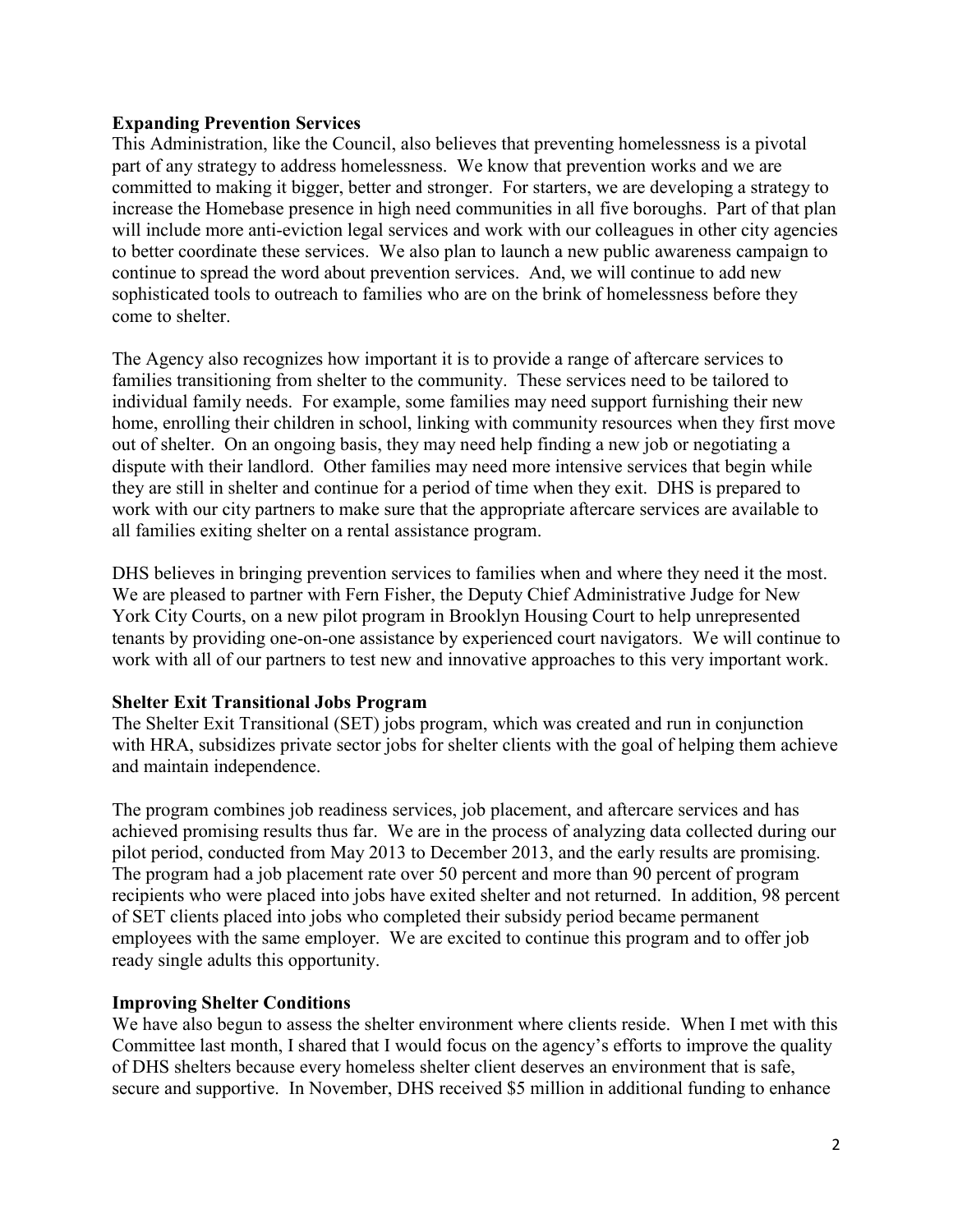security at several contracted and directly operated facilities. We have also received \$36 million in new needs for capital projects for building upgrades and information technology. These investments will improve the health and safety of our clients with projects focusing on exterior renovations, heating, electrical and plumbing upgrades as well as enhancing security through the installation of security cameras.

I also mentioned last month that we should be holding ourselves to consistently high standards by providing intensive case management and an abundance of support to our clients. To that end, at each meeting with our providers, I have asked them how they would accomplish this goal and what specifically they would need to be successful in doing this from a programmatic standpoint. While not every suggestion will work for every provider or population they serve, I am considering ways to enhance our service model and will continue to build on our mutual successes.

### **Street Outreach Enhancements**

DHS is committed to serving all unsheltered individuals across the city. In 2007, we restructured services for street homeless individuals with one single provider in each borough. The new contracts were focused on chronic homeless individuals, emphasized placements not just contacts, and included performance based contracting. Since then, DHS has also developed a network of transitional housing specifically with this population in mind. Over 4300 clients have been placed since the contracts began.

Additionally, the overall number of people sleeping on the streets since 2005 has decreased by 62 percent. While we have seen great success in reducing the number of clients sleeping on the streets there has concurrently been a 118 percent increase in the number of people sleeping in the subways since 2005. This culminated in 2013 when the number of people sleeping in the subways of overall percentage of unsheltered homeless rose to 58 percent up from 19 percent in 2005.

DHS had been in conversations with the MTA about enhancing the subway outreach program for several years. In 2013 after the Homeless Outreach Population Estimate (HOPE) report was released, the MTA agreed to move forward and coordinate with DHS around a more robust service program. The MTA was currently funding \$800,000 for outreach to 468 subway stations compared to \$11 million funded by DHS for street teams. Due to a lack of funding, the services offered below ground were not as comprehensive as those accessible to clients working with one of the street teams. By managing the MTA contract, DHS could implement best practices already seen through the work with the street population and decrease any duplication of services between street and subway teams. The MTA has agreed to fund \$3 million of a \$6 million contract for outreach services in the subway and allow DHS to manage the contract under their existing umbrella of street services.

As we look forward to enhancing our efforts to reach those seeking refuge outside of shelter, DHS has advanced our collaboration with NYPD. The well being of the homeless and their impact on quality of life issues both on the streets and in the subway system are major concerns for the Agency. Currently, DHS works closely with the Homeless Outreach Unit (HOU) of the NYPD and at the precinct level with Community Affairs Officers to engage street homeless